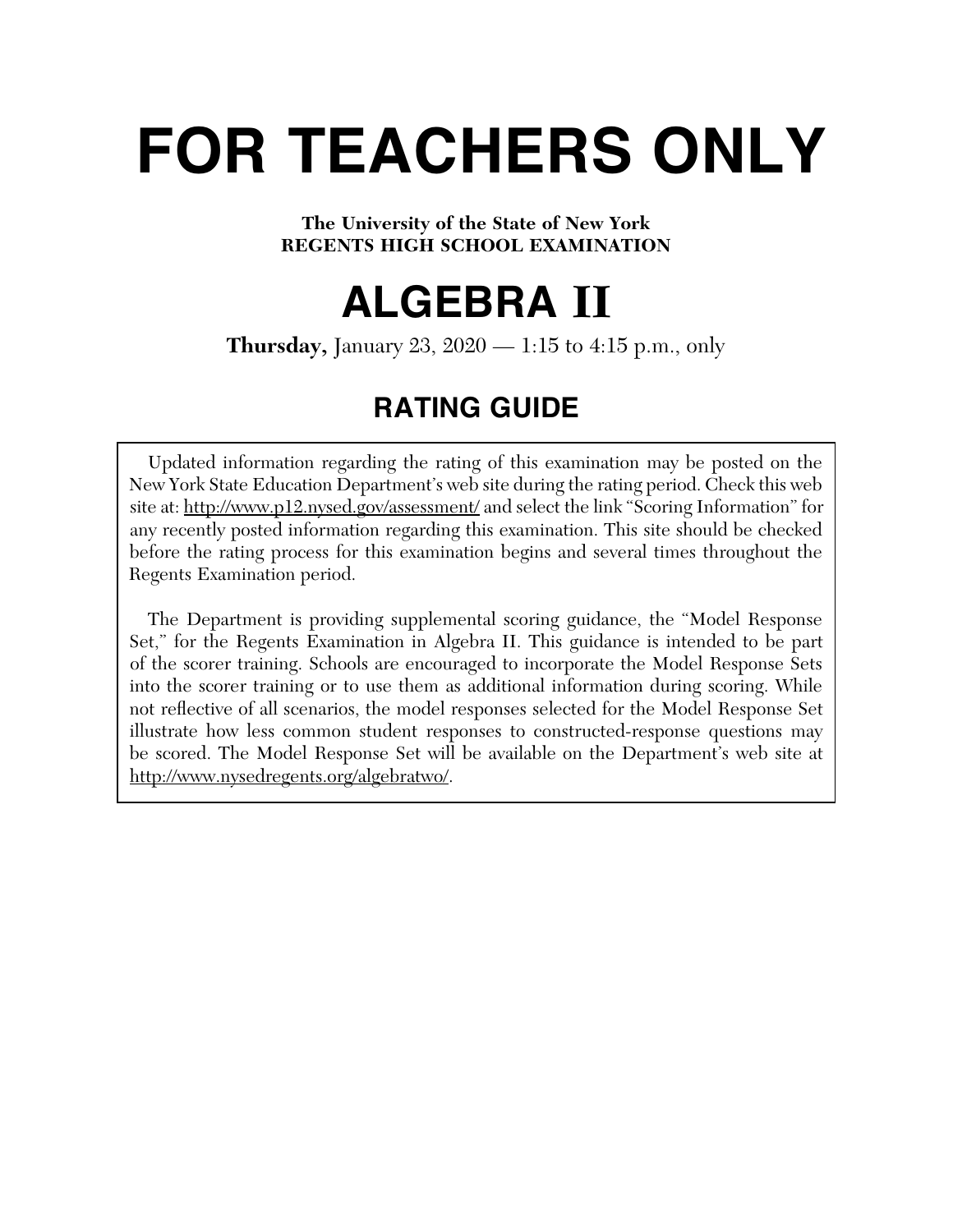#### The State Education Department / The University of the State of New York

|                    | 00011119 RGy. Fare (Manupic-Onolog Questions)<br><b>Scoring</b> | Question                  |                |             |                |        |
|--------------------|-----------------------------------------------------------------|---------------------------|----------------|-------------|----------------|--------|
| <b>Examination</b> | <b>Date</b>                                                     | Question<br><b>Number</b> | <b>Key</b>     | <b>Type</b> | <b>Credit</b>  | Weight |
| Algebra II         | January '20                                                     |                           |                | MC          | $\overline{2}$ |        |
| Algebra II         | January '20                                                     | $\overline{\mathbf{2}}$   | 3              | MC          | $\overline{2}$ |        |
| Algebra II         | January '20                                                     | 3                         | 3              | MC          | $\overline{2}$ |        |
| Algebra II         | January '20                                                     | 4                         | 1              | МC          | $\overline{2}$ |        |
| Algebra II         | January '20                                                     | 5                         | 3              | МC          | $\overline{2}$ |        |
| Algebra II         | January '20                                                     | 6                         | 3              | МC          | $\overline{2}$ |        |
| Algebra II         | January '20                                                     | $\overline{\mathbf{7}}$   | 3              | <b>MC</b>   | $\overline{2}$ |        |
| Algebra II         | January '20                                                     | 8                         | 4              | <b>MC</b>   | $\overline{2}$ |        |
| Algebra II         | January '20                                                     | 9                         | 4              | MC          | $\overline{2}$ |        |
| Algebra II         | January '20                                                     | 10                        | $\overline{2}$ | МC          | $\overline{2}$ |        |
| Algebra II         | January '20                                                     | 11                        | 4              | МC          | $\overline{2}$ |        |
| Algebra II         | January '20                                                     | 12                        | 1              | <b>MC</b>   | $\overline{2}$ |        |
| Algebra II         | January '20                                                     | 13                        | 4              | <b>MC</b>   | $\overline{2}$ |        |
| Algebra II         | January '20                                                     | 14                        | 4              | <b>MC</b>   | $\overline{2}$ |        |
| Algebra II         | January '20                                                     | 15                        | 3              | МC          | $\overline{2}$ |        |
| Algebra II         | January '20                                                     | 16                        | 4              | МC          | $\overline{2}$ |        |
| Algebra II         | January '20                                                     | 17                        | 1              | МC          | $\overline{2}$ |        |
| Algebra II         | January '20                                                     | 18                        | 1              | МC          | $\overline{2}$ |        |
| Algebra II         | January '20                                                     | 19                        | 4              | <b>MC</b>   | $\overline{2}$ |        |
| Algebra II         | January '20                                                     | 20                        | $\overline{2}$ | <b>MC</b>   | $\overline{2}$ |        |
| Algebra II         | January '20                                                     | 21                        | $\overline{2}$ | MC          | $\overline{2}$ |        |
| Algebra II         | January '20                                                     | 22                        | 1              | <b>MC</b>   | $\overline{2}$ |        |
| Algebra II         | January '20                                                     | 23                        | 1              | МC          | $\overline{2}$ |        |
| Algebra II         | January '20                                                     | 24                        | 3              | MC          | $\overline{2}$ |        |

#### **Regents Examination in Algebra II – January 2020 Scoring Key: Part I (Multiple-Choice Questions)**

#### **Regents Examination in Algebra II – January 2020 Scoring Key: Parts II, III, and IV (Constructed-Response Questions)**

| <b>Examination</b> | Date        | Question<br><b>Number</b> | <b>Scoring</b><br>Key | Question<br><b>Type</b> | <b>Credit</b>  | Weight |
|--------------------|-------------|---------------------------|-----------------------|-------------------------|----------------|--------|
| Algebra II         | January '20 | 25                        |                       | CR.                     | 2              |        |
| Algebra II         | January '20 | 26                        |                       | <b>CR</b>               | $\overline{2}$ |        |
| Algebra II         | January '20 | 27                        |                       | <b>CR</b>               | $\overline{2}$ |        |
| Algebra II         | January '20 | 28                        |                       | <b>CR</b>               | $\overline{2}$ |        |
| Algebra II         | January '20 | 29                        |                       | <b>CR</b>               | $\overline{2}$ |        |
| Algebra II         | January '20 | 30                        |                       | <b>CR</b>               | $\overline{2}$ |        |
| Algebra II         | January '20 | 31                        |                       | <b>CR</b>               | 2              |        |
| Algebra II         | January '20 | 32                        |                       | <b>CR</b>               | $\overline{2}$ |        |
| Algebra II         | January '20 | 33                        |                       | <b>CR</b>               | 4              |        |
| Algebra II         | January '20 | 34                        |                       | <b>CR</b>               | 4              |        |
| Algebra II         | January '20 | 35                        |                       | <b>CR</b>               | 4              |        |
| Algebra II         | January '20 | 36                        |                       | <b>CR</b>               | 4              |        |
| Algebra II         | January '20 | 37                        |                       | <b>CR</b>               | 6              |        |

| Key                                  |
|--------------------------------------|
| $MC = Multiple-choice question$      |
| $CR = Constructed-response question$ |

The chart for determining students' final examination scores for the **January 2020 Regents Examination in Algebra II** will be posted on the Department's web site at: http://www.p12.nysed.gov/assessment/ on the day of the examination. Conversion charts provided for the previous administrations of the Regents Examination in Algebra II must NOT be used to determine students' final scores for this administration.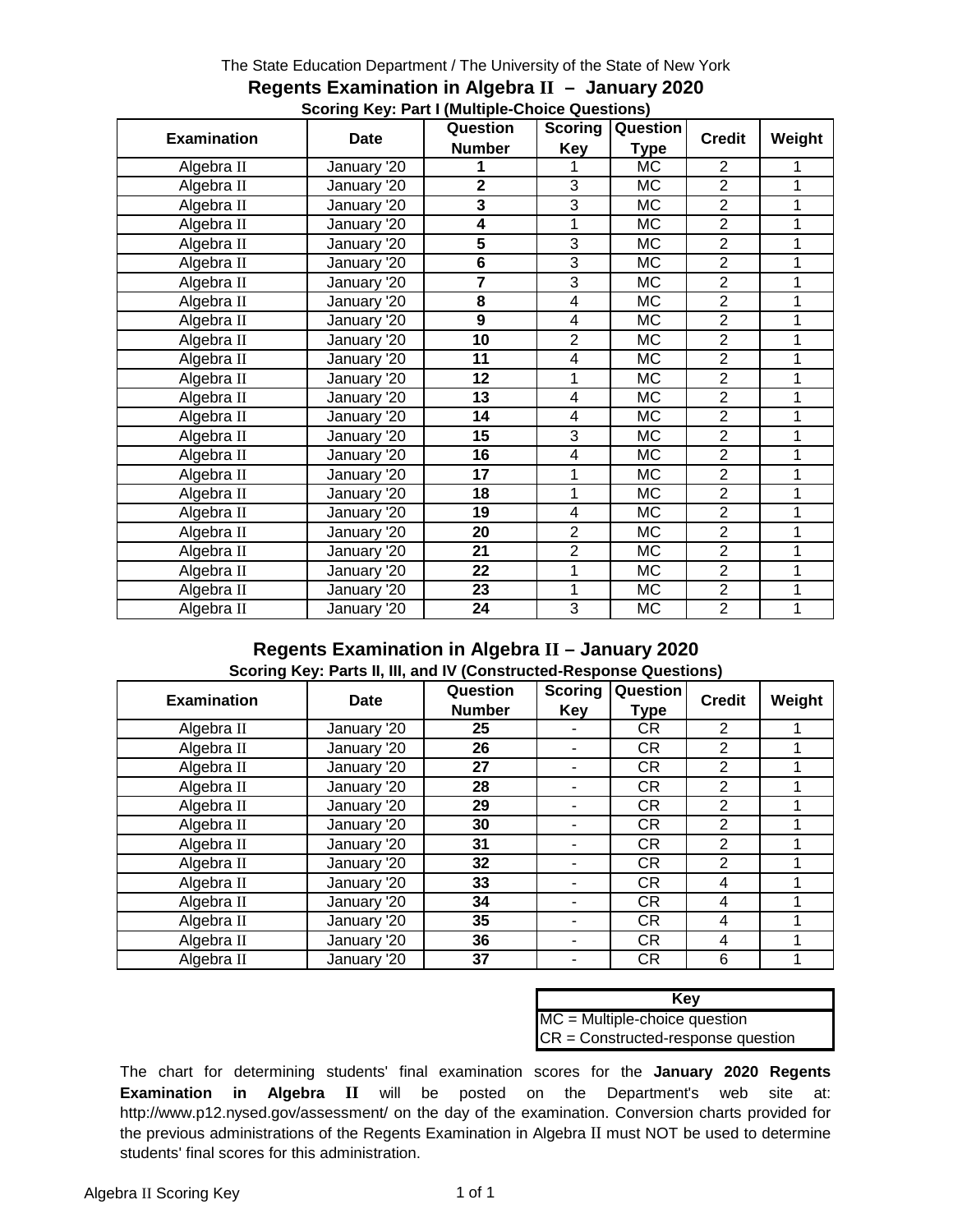# **Mechanics of Rating**

The following procedures are to be followed for scoring student answer papers for the Regents Examination in Algebra II. More detailed information about scoring is provided in the publication *Information Booklet for Scoring the Regents Examination in Algebra II*.

Do *not* attempt to correct the student's work by making insertions or changes of any kind. In scoring the constructed-response questions, use check marks to indicate student errors. Unless otherwise specified, mathematically correct variations in the answers will be allowed. Units need not be given when the wording of the questions allows such omissions.

Each student's answer paper is to be scored by a minimum of three mathematics teachers. No one teacher is to score more than approximately one-third of the constructedresponse questions on a student's paper. Teachers may not score their own students' answer papers. On the student's separate answer sheet, for each question, record the number of credits earned and the teacher's assigned rater/scorer letter.

**Schools are not permitted to rescore any of the constructed-response questions**  on this exam after each question has been rated once, regardless of the final exam **score. Schools are required to ensure that the raw scores have been added correctly and that the resulting scale score has been determined accurately.**

Raters should record the student's scores for all questions and the total raw score on the student's separate answer sheet. Then the student's total raw score should be converted to a scale score by using the conversion chart that will be posted on the Department's web site at: http://www.p12.nysed.gov/assessment/ by Thursday, January 23, 2020. Because scale scores corresponding to raw scores in the conversion chart may change from one administration to another, it is crucial that, for each administration, the conversion chart provided for that administration be used to determine the student's final score. The student's scale score should be entered in the box provided on the student's separate answer sheet. The scale score is the student's final examination score.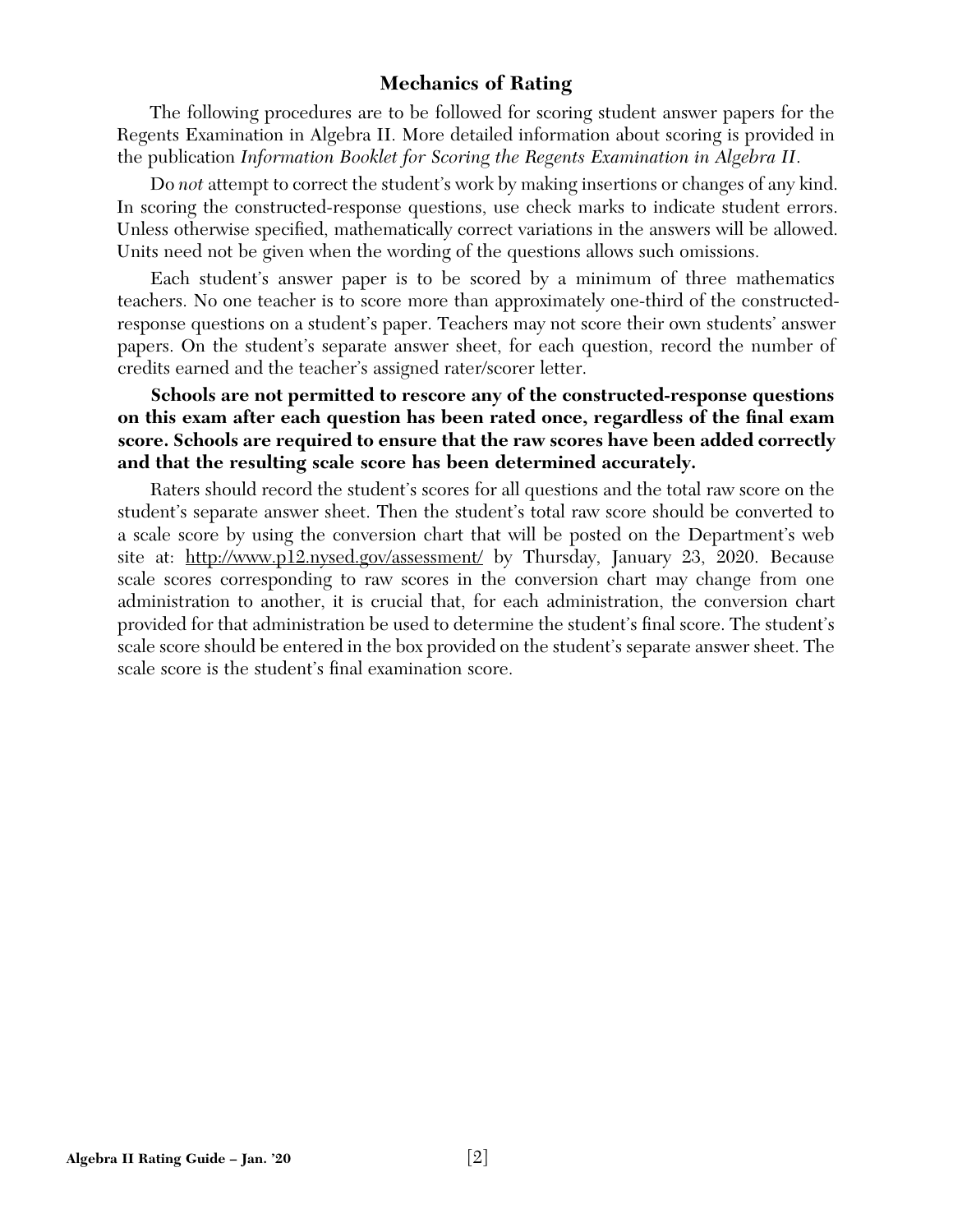# **General Rules for Applying Mathematics Rubrics**

#### **I. General Principles for Rating**

The rubrics for the constructed-response questions on the Regents Examination in Algebra II are designed to provide a systematic, consistent method for awarding credit. The rubrics are not to be considered all-inclusive; it is impossible to anticipate all the different methods that students might use to solve a given problem. Each response must be rated carefully using the teacher's professional judgment and knowledge of mathematics; all calculations must be checked. The specific rubrics for each question must be applied consistently to all responses. In cases that are not specifically addressed in the rubrics, raters must follow the general rating guidelines in the publication *Information Booklet for Scoring the Regents Examination in Algebra II*, use their own professional judgment, confer with other mathematics teachers, and/or contact the State Education Department for guidance. During each Regents Examination administration period, rating questions may be referred directly to the Education Department. The contact numbers are sent to all schools before each administration period.

#### **II. Full-Credit Responses**

A full-credit response provides a complete and correct answer to all parts of the question. Sufficient work is shown to enable the rater to determine how the student arrived at the correct answer.

When the rubric for the full-credit response includes one or more examples of an acceptable method for solving the question (usually introduced by the phrase "such as"), it does not mean that there are no additional acceptable methods of arriving at the correct answer. Unless otherwise specified, mathematically correct alternative solutions should be awarded credit. The only exceptions are those questions that specify the type of solution that must be used; e.g., an algebraic solution or a graphic solution. A correct solution using a method other than the one specified is awarded half the credit of a correct solution using the specified method.

#### **III. Appropriate Work**

*Full-Credit Responses:* The directions in the examination booklet for all the constructed-response questions state: "Clearly indicate the necessary steps, including appropriate formula substitutions, diagrams, graphs, charts, etc." The student has the responsibility of providing the correct answer *and* showing how that answer was obtained. The student must "construct" the response; the teacher should not have to search through a group of seemingly random calculations scribbled on the student paper to ascertain what method the student may have used.

*Responses With Errors:* Rubrics that state "Appropriate work is shown, but…" are intended to be used with solutions that show an essentially complete response to the question but contain certain types of errors, whether computational, rounding, graphing, or conceptual. If the response is incomplete; i.e., an equation is written but not solved or an equation is solved but not all of the parts of the question are answered, appropriate work has *not* been shown. Other rubrics address incomplete responses.

#### **IV. Multiple Errors**

*Computational Errors, Graphing Errors, and Rounding Errors:* Each of these types of errors results in a 1-credit deduction. Any combination of two of these types of errors results in a 2-credit deduction. No more than 2 credits should be deducted for such mechanical errors in a 4-credit question and no more than 3 credits should be deducted in a 6-credit question. The teacher must carefully review the student's work to determine what errors were made and what type of errors they were.

*Conceptual Errors:* A conceptual error involves a more serious lack of knowledge or procedure. Examples of conceptual errors include using the incorrect formula for the area of a figure, choosing the incorrect trigonometric function, or multiplying the exponents instead of adding them when multiplying terms with exponents.

If a response shows repeated occurrences of the same conceptual error, the student should not be penalized twice. If the same conceptual error is repeated in responses to other questions, credit should be deducted in each response.

For 4- and 6-credit questions, if a response shows one conceptual error and one computational, graphing, or rounding error, the teacher must award credit that takes into account both errors. Refer to the rubric for specific scoring guidelines.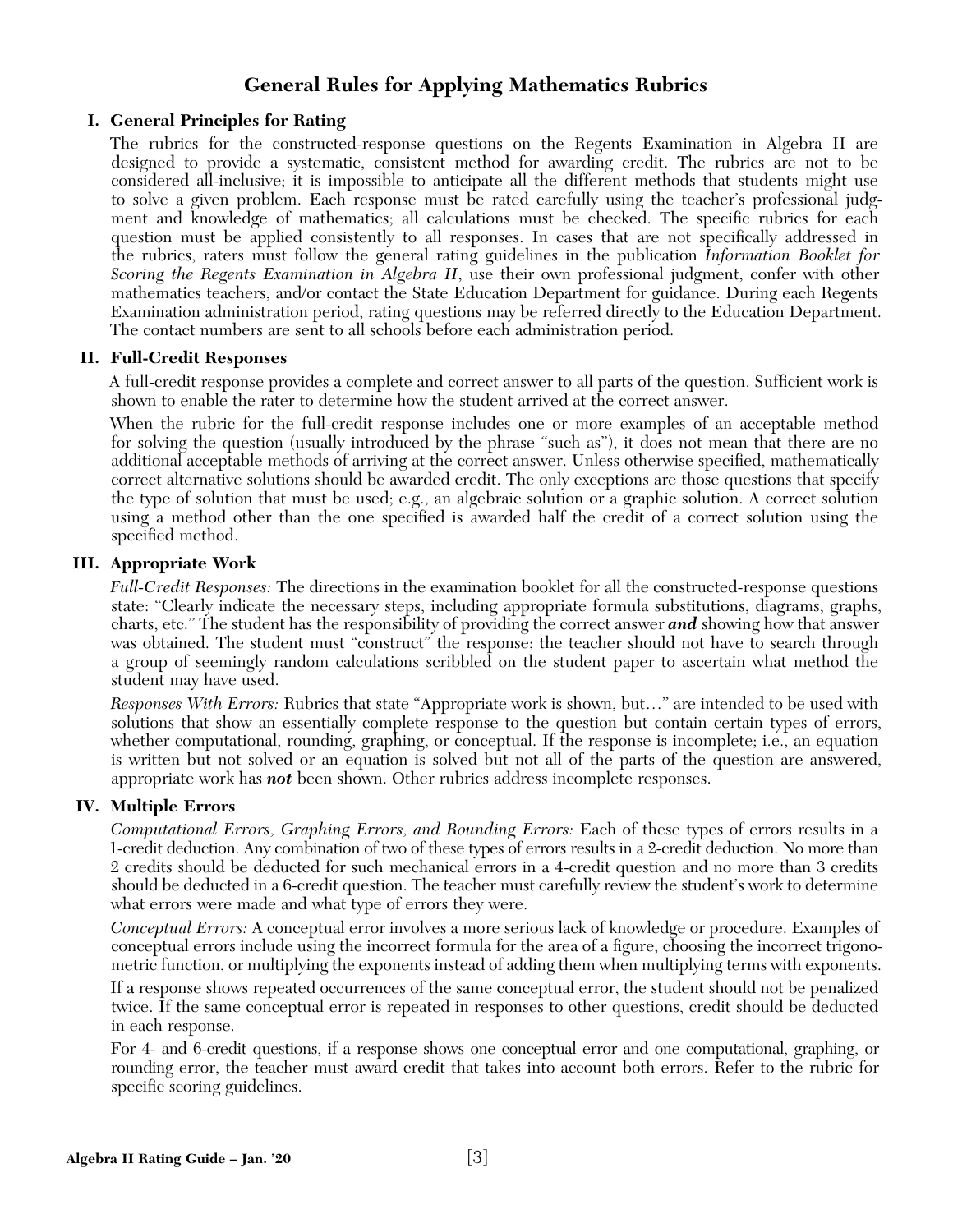# **Part II**

For each question, use the specific criteria to award a maximum of 2 credits. Unless otherwise specified, mathematically correct alternative solutions should be awarded appropriate credit.

- $(25)$  **[2]** A positive response is indicated, and a correct justification is given.
	- **[1]** Appropriate work is shown, but one computational error was made.

*or*

**[1]** Appropriate work is shown, but one conceptual error was made.

*or*

- [1] An incomplete justification is given.
- **[0]** Yes, but no justification is given.

#### *or*

**[0]** A zero response is completely incorrect, irrelevant, or incoherent or is a correct response that was obtained by an obviously incorrect procedure.

 $(26)$  **[2]** A correct justification is given.

**[1]** Appropriate work is shown, but one computational error is made.

#### *or*

**[1]** Appropriate work is shown, but one conceptual error is made.

*or*

- [1] An incomplete justification is given.
- **[0]** A zero response is completely incorrect, irrelevant, or incoherent or is a correct response that was obtained by an obviously incorrect procedure.
- (27) **[2]** A correct description is given, such as 3 right and 4 up.
	- **[1]** One conceptual error is made.

*or*

**[1]** An incomplete description is given.

- **[1]** 3 right or 4 up is stated.
- **[0]** A zero response is completely incorrect, irrelevant, or incoherent or is a correct response that was obtained by an obviously incorrect procedure.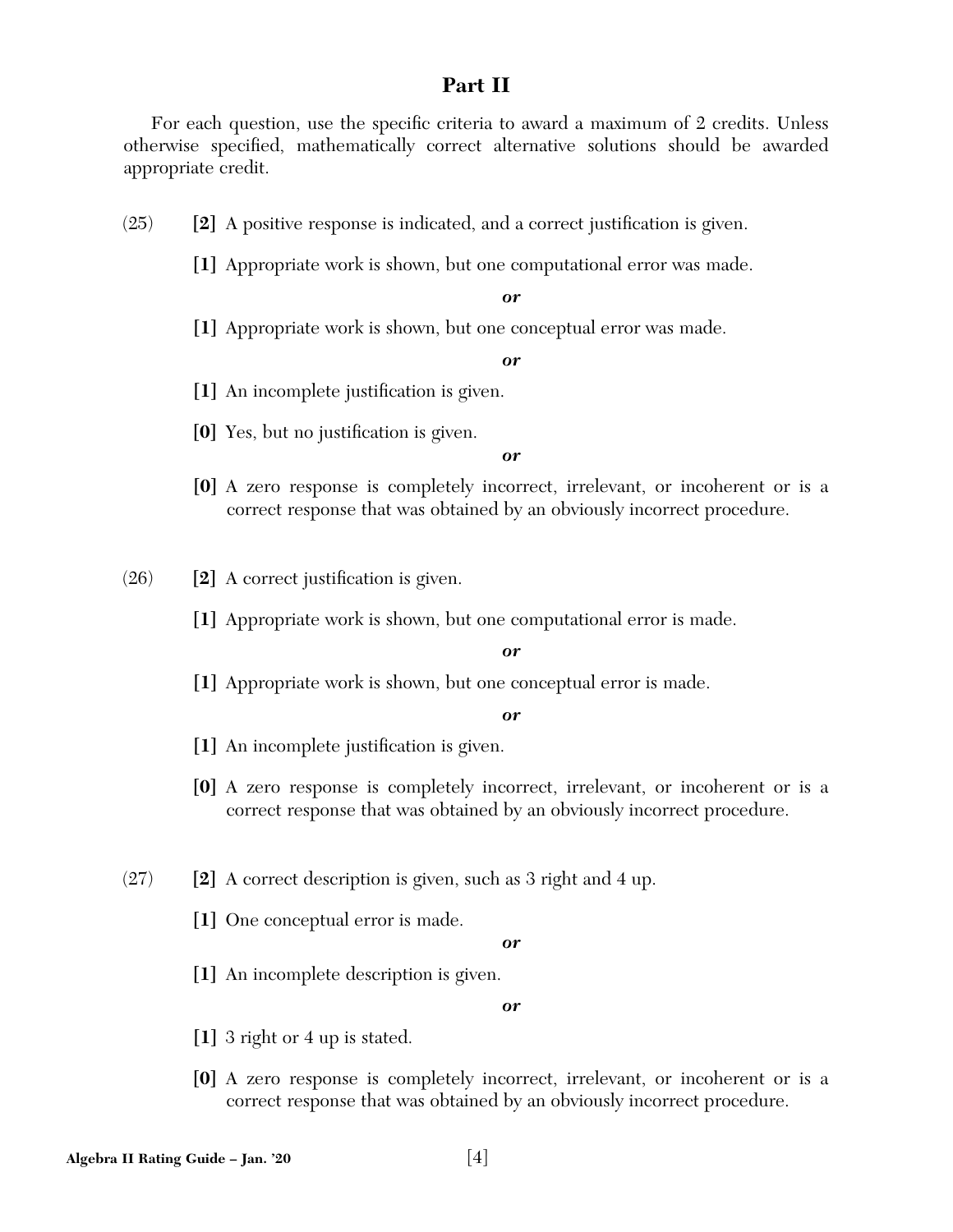- $(28)$  **[2]**  $y = 11$ , and correct work is shown.
	- **[1]** Appropriate work is shown, but one computational error is made.

**[1]** Appropriate work is shown, but one conceptual error is made.

*or*

- [1]  $y = 11$ , but no work is shown.
- **[0]** A zero response is completely incorrect, irrelevant, or incoherent or is a correct response that was obtained by an obviously incorrect procedure.
- (29) **[2]** A correct geometric series formula in terms of *n* is written, 7787.6.
	- **[1]** Appropriate work is shown, but one computational, notation, or rounding error is made.

*or*

**[1]** Appropriate work is shown, but one conceptual error is made.

*or*

**[1]** A correct geometric series formula is written, but no further correct work is shown.

- **[1]** 7787.6, but no work is shown.
- **[0]** A zero response is completely incorrect, irrelevant, or incoherent or is a correct response that was obtained by an obviously incorrect procedure.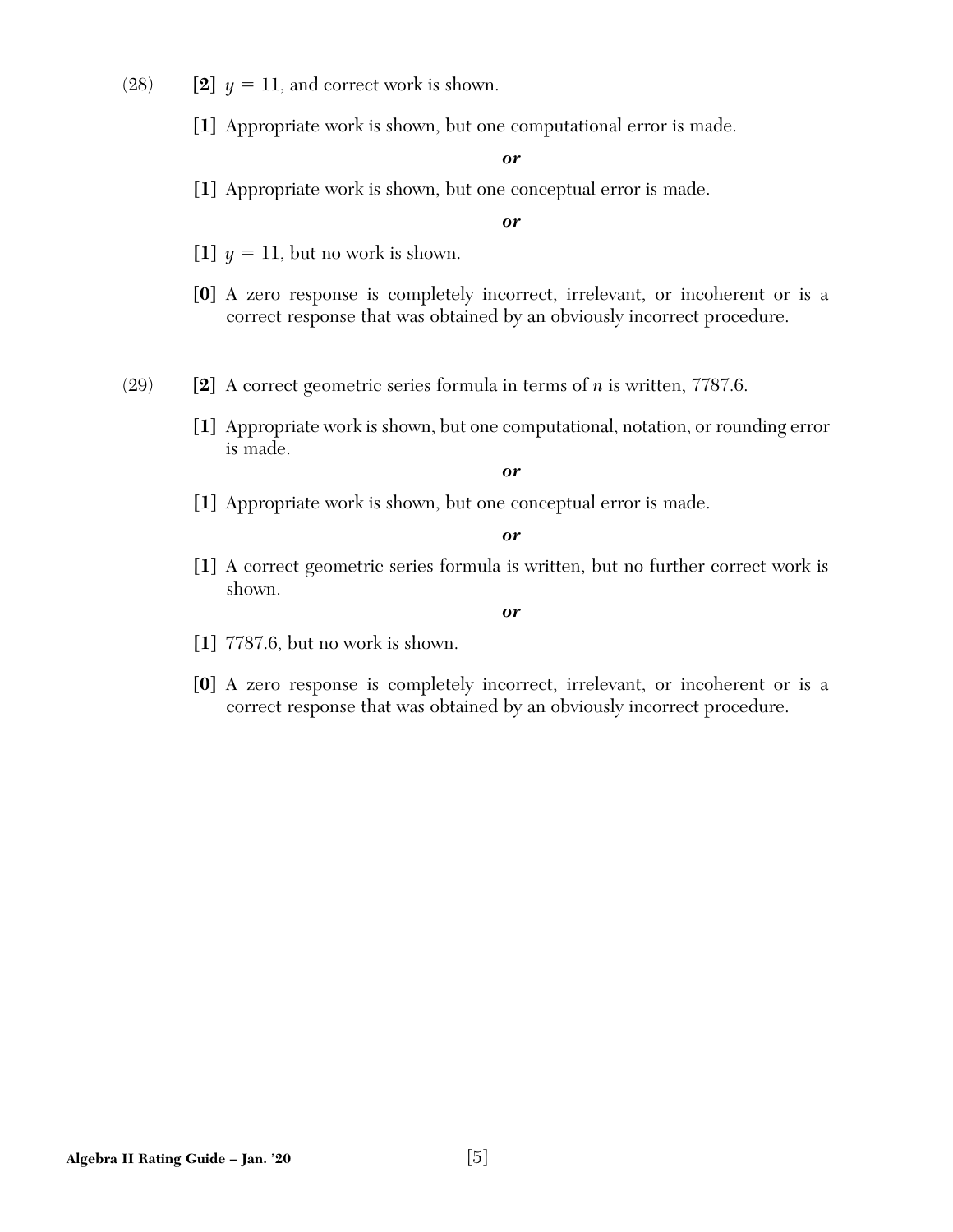- $(30)$  **[2]** *C* and a correct justification is given.
	- **[1]** Appropriate work is shown, but one computational error is made.

**[1]** Appropriate work is shown, but one conceptual error is made.

*or*

- [1] *C*, but the justification is incomplete, incorrect, or missing.
- **[0]** A zero response is completely incorrect, irrelevant, or incoherent or is a correct response that was obtained by an obviously incorrect procedure.

(31) **[2]** 
$$
B = 100(2)^{\frac{t}{30}}
$$
 or equivalent is written.

**[1]** One computational or notation error is made.

*or*

- **[1]** One conceptual error is made.
- **[0]** A zero response is completely incorrect, irrelevant, or incoherent or is a correct response that was obtained by an obviously incorrect procedure.
- (32) **[2]** A correct graph is drawn.
	- **[1]** Appropriate work is shown, but one graphing error is made.

- **[1]** Appropriate work is shown, but one conceptual error is made.
- **[0]** A zero response is completely incorrect, irrelevant, or incoherent or is a correct response that was obtained by an obviously incorrect procedure.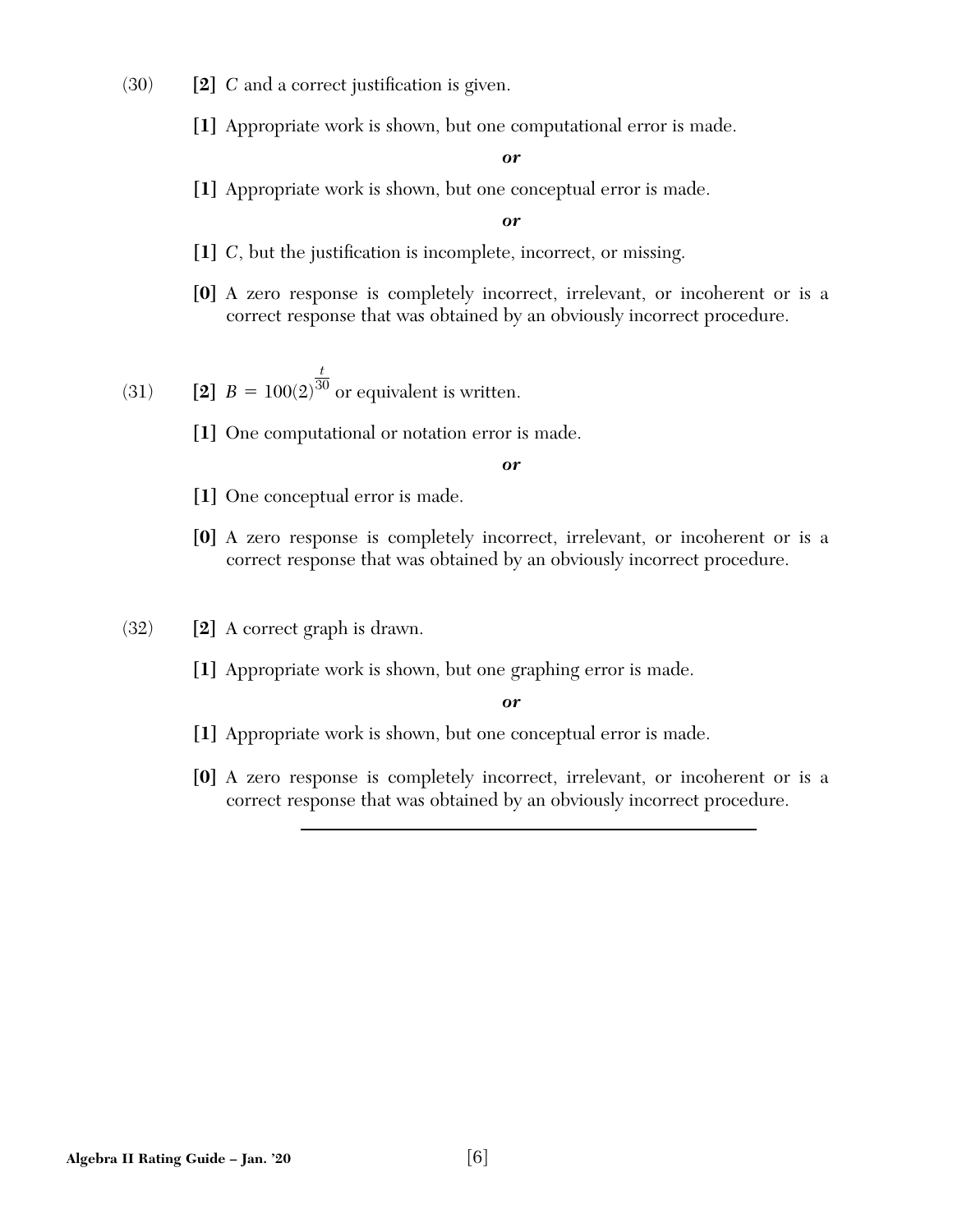# **Part III**

For each question, use the specific criteria to award a maximum of 4 credits. Unless otherwise specified, mathematically correct alternative solutions should be awarded appropriate credit.

- (33) **[4]**  $a_n = 100(0.8)^{n-1}$  or an equivalent equation, a negative response is indicated, and correct algebraic work is shown.
	- **[3]** Appropriate work is shown, but one computational or notation error is made.
	- **[2]** Appropriate work is shown, but two or more computational or notation errors are made.

*or*

**[2]** Appropriate work is shown, but one conceptual error is made.

*or*

[2]  $a_n = 100(0.8)^{n-1}$ , but no further correct work is shown.

*or*

- [2] A negative response is indicated and a correct justification is given, but no further correct work is shown.
- **[1]** Appropriate work is shown, but one conceptual error and one computational or notation error are made.

*or*

- **[1]** An appropriate value is found for the amount of wire needed, but no further correct work is shown.
- **[0]** No, but no work is shown.

*or*

**[0]** A zero response is completely incorrect, irrelevant, or incoherent or is a correct response that was obtained by an obviously incorrect procedure.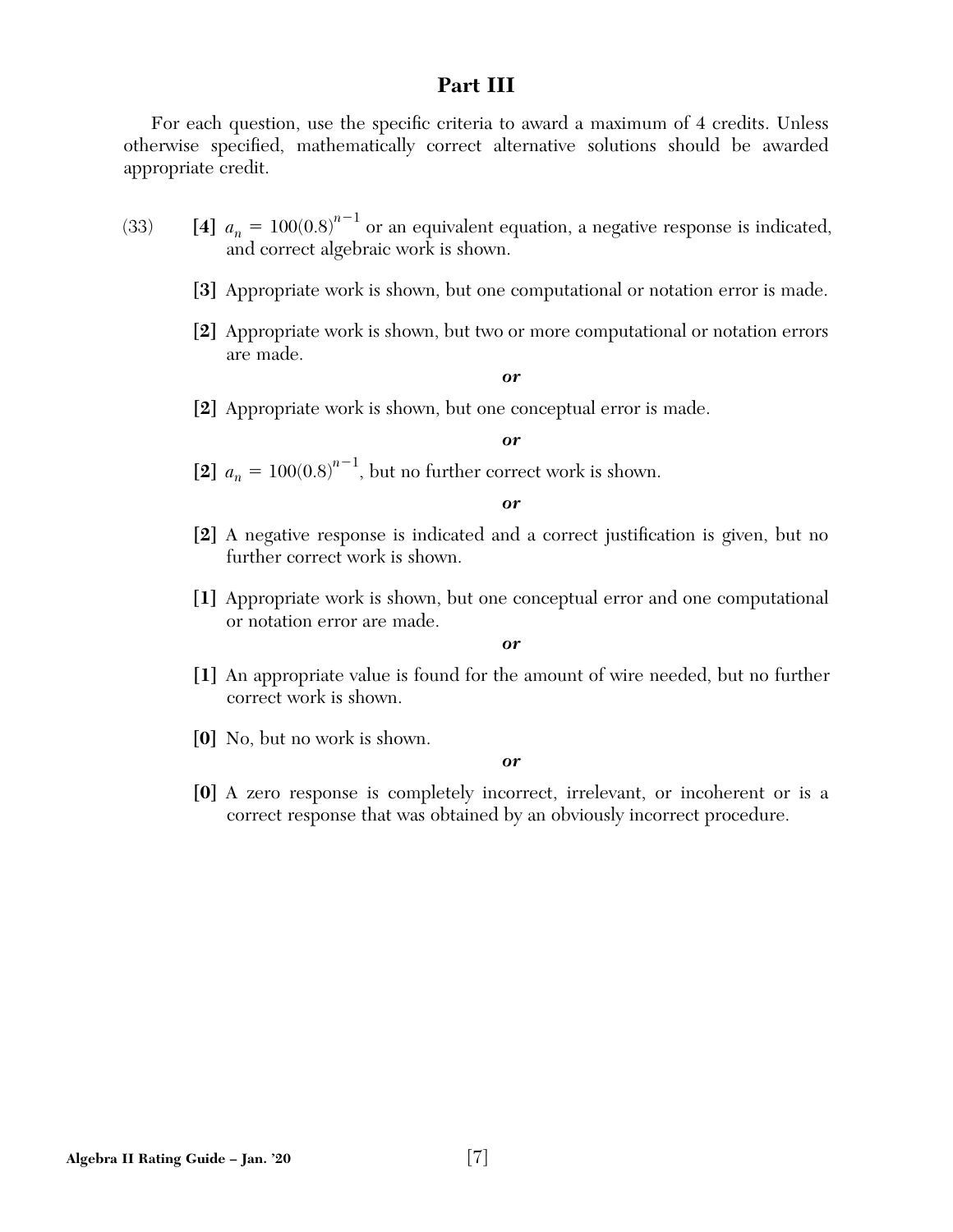- $(34)$  [4] A correct graph is drawn,  $x < 2$  or equivalent and  $x = 2$  are written.
	- **[3]** Appropriate work is shown, but one computational, graphing, or labeling error is made.
	- **[2]** Appropriate work is shown, but two or more computational, graphing, or labeling errors are made.

**[2]** Appropriate work is shown, but one conceptual error is made.

#### *or*

**[2]** A correct graph is drawn, but no further correct work is shown.

#### *or*

- [2]  $x < 2$  and  $x = 2$  are written, but no further correct work is shown.
- **[1]** Appropriate work is shown, but one conceptual error and one computational, graphing, or labeling error are made.

- [1]  $x < 2$  or  $x = 2$ , but no further correct work is shown.
- **[0]** A zero response is completely incorrect, irrelevant, or incoherent or is a correct response that was obtained by an obviously incorrect procedure.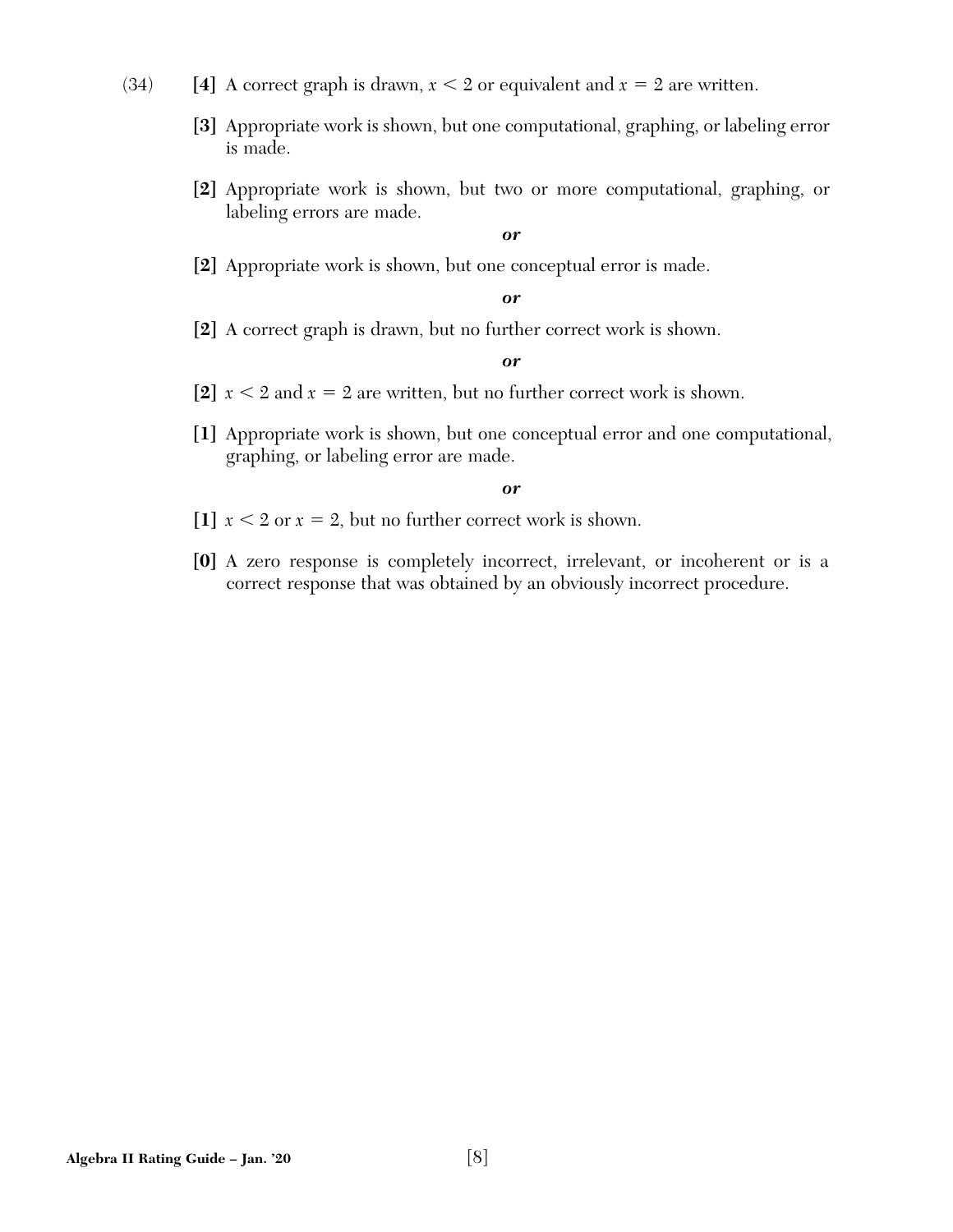- $(35)$  [4]  $(-2,3)$  and  $(2,-1)$ , or equivalent solutions and correct algebraic work is shown.
	- **[3]** Appropriate work is shown, but one computational, factoring, or substitution error is made.

- **[3]** Appropriate work is shown, but only one correct solution is found or only the *x*-values or *y*-values are found.
- **[2]** Appropriate work is shown, but two or more computational, factoring, or substitution errors are made.

*or*

**[2]** Appropriate work is shown, but one conceptual error is made.

*or*

**[2]** A correct quadratic equation in standard form is written, but no further correct work is shown.

#### *or*

- $[2]$  (-2,3) and (2,-1), but a method other than algebraic is used.
- **[1]** Appropriate work is shown, but one conceptual error and one computational, factoring, or substitution error are made.

#### *or*

**[1]** A correct quadratic equation in one variable is written, but no further correct work is shown.

- $\begin{bmatrix} 1 \end{bmatrix}$  (-2,3) and (2,-1), but no work is shown.
- **[0]** A zero response is completely incorrect, irrelevant, or incoherent or is a correct response that was obtained by an obviously incorrect procedure.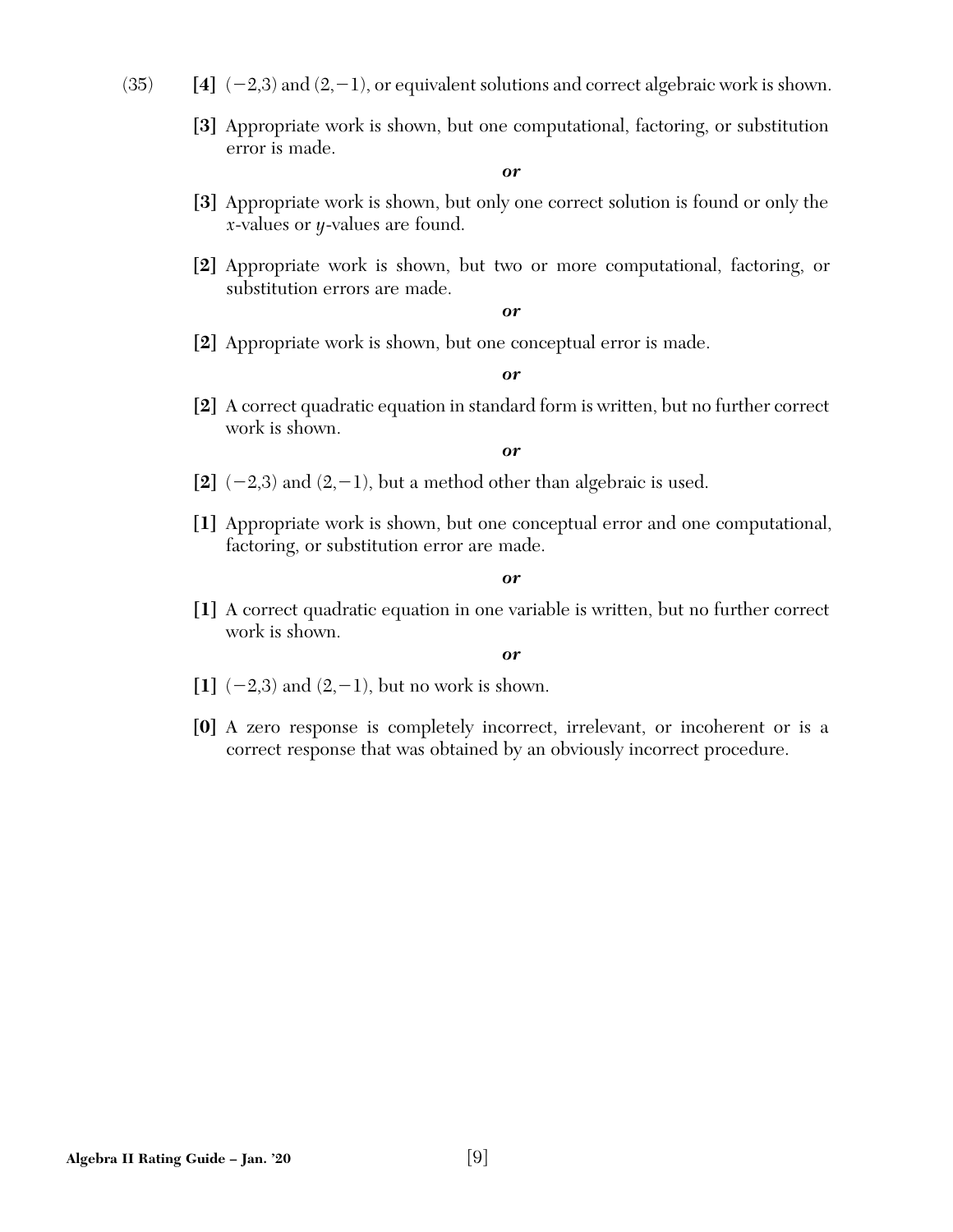- (36) **[4]**  $y = 101.523(0.883)^x$  and 10.07 and correct algebraic work is shown.
	- **[3]** Appropriate work is shown, but one computational, notation, or rounding error is made.

- [3] Appropriate work is shown, but a method other than algebraic is used to find 10.07.
- **[2]** Appropriate work is shown, but two or more computational, notation, or rounding errors are made.

#### *or*

**[2]** Appropriate work is shown, but one conceptual error is made.

#### *or*

- [2]  $y = 101.523(0.883)^x$ , but no further correct work is shown.
- **[1]** Appropriate work is shown, but one conceptual error and one computational, notation, or rounding error are made.

- **[1]** 10.07, but no work is shown.
- **[0]** A zero response is completely incorrect, irrelevant, or incoherent or is a correct response that was obtained by an obviously incorrect procedure.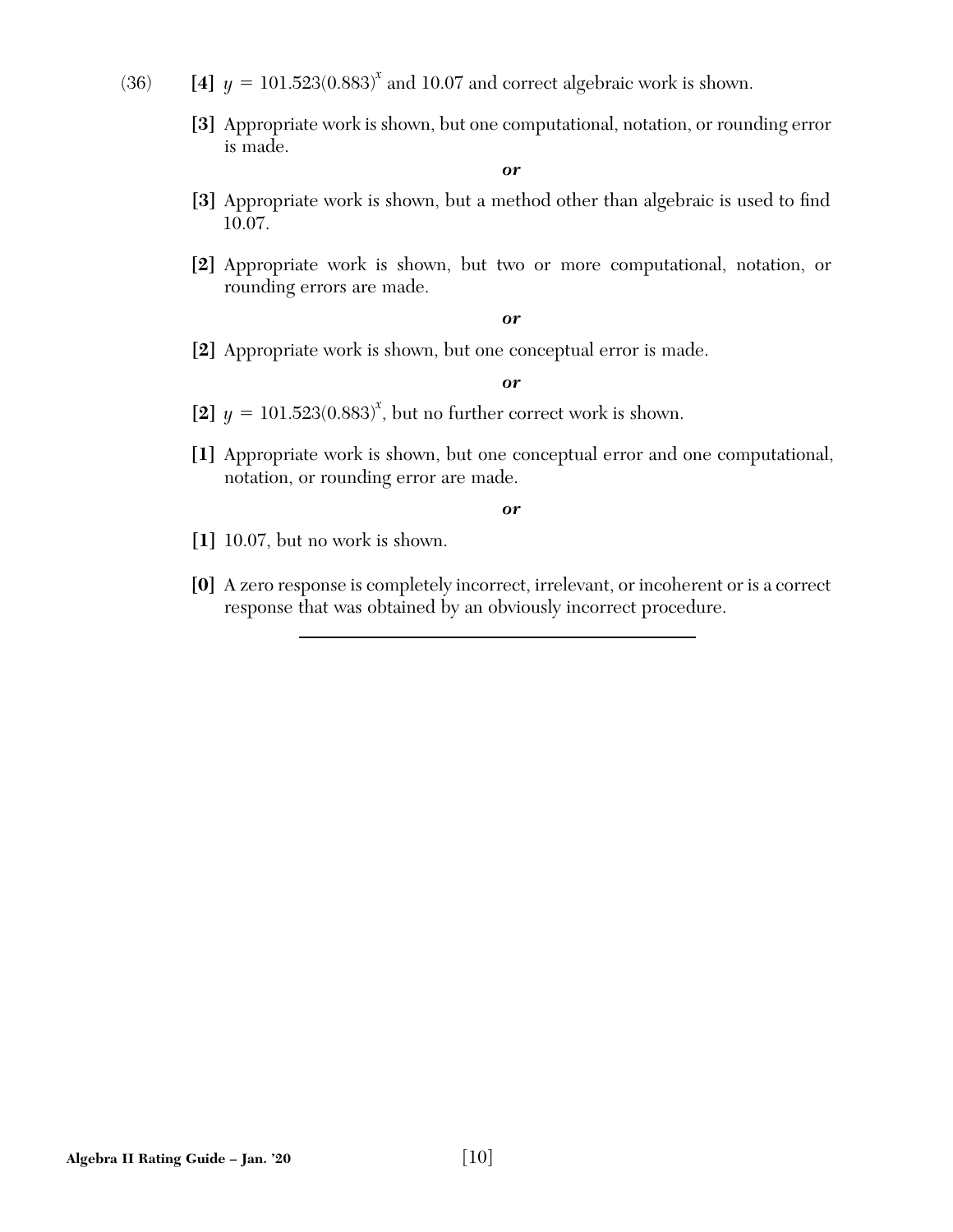# **Part IV**

For each question, use the specific criteria to award a maximum of 6 credits. Unless otherwise specified, mathematically correct alternative solutions should be awarded appropriate credit.

- (37) **[6]** Antibiotic is indicated and a correct justification is given, and 8 and correct algebraic work is shown.
	- **[5]** Appropriate work is shown, but one computational or factoring error is made.

*or*

- [5] Antibiotic with a correct justification and 8 with correct algebraic work, but  $-3$  is not rejected.
- **[4]** Appropriate work is shown, but two computational or factoring errors are made.

#### *or*

**[4]** Appropriate work is shown, but one conceptual error is made.

*or*

**[4]** Appropriate work is shown to find 8, but no further correct work is shown.

*or*

- [4] Antibiotic with a correct justification and 8, but a method other than algebraic is used.
- **[3]** Appropriate work is shown, but three or more computational or factoring errors are made.

*or*

- **[3]** Appropriate work is shown, but one conceptual error and one computational or factoring error are made.
- **[2]** Antibiotic and a correct justification is given, but no further correct work is shown.

*or*

[2] Appropriate work is shown to find  $t^2 - 5t - 24 = 0$ , but no further correct work is shown.

*or*

- **[2]** Appropriate work is shown, but one conceptual error and two computational or factoring errors are made.
- **[1]** 8, but no work is shown.
- **[0]** Antibiotic, but no work is shown.

*or*

**[0]** A zero response is completely incorrect, irrelevant, or incoherent or is a correct response that was obtained by an obviously incorrect procedure.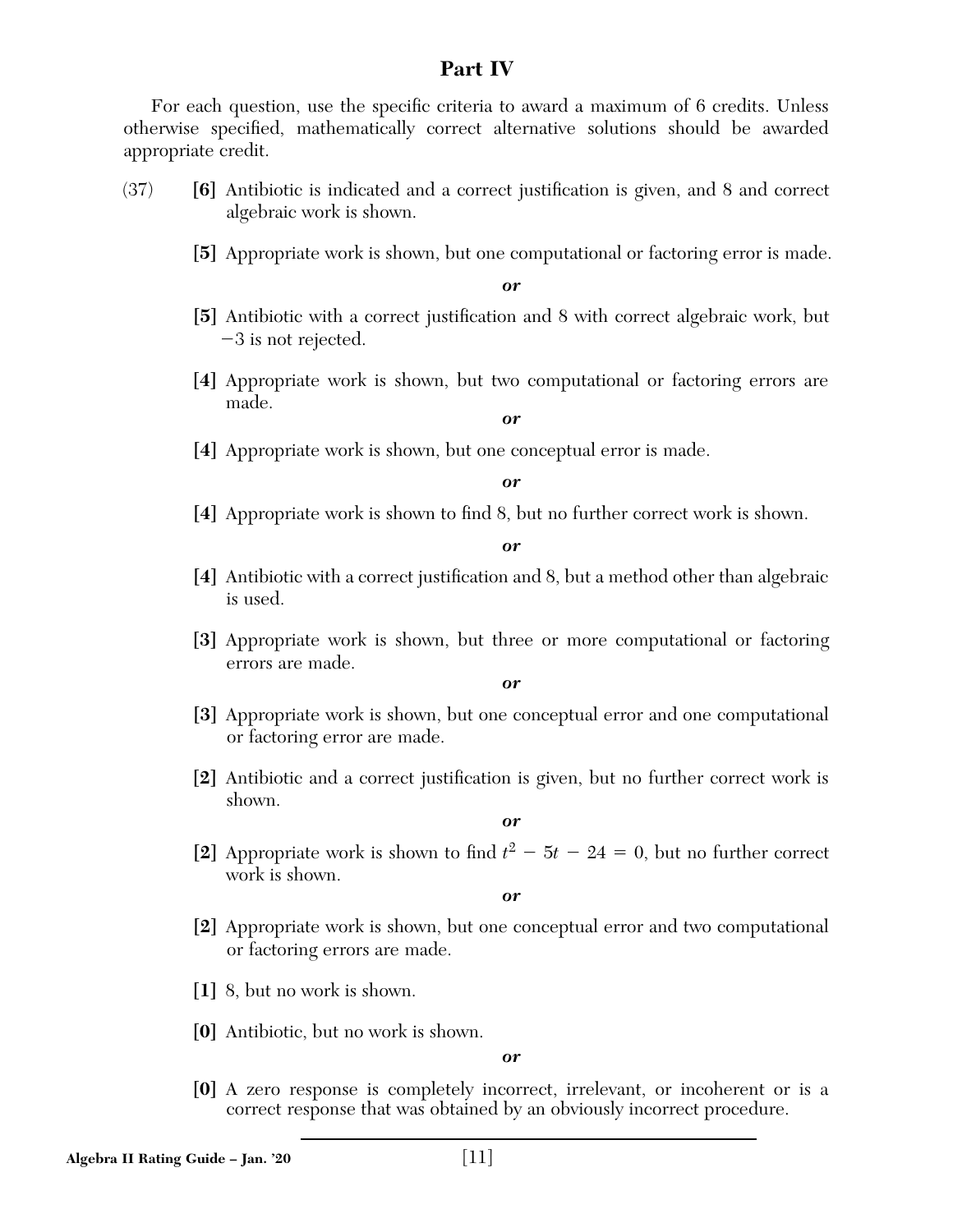# **Map to the Learning Standards Algebra II January 2020**

| <b>Question</b> | <b>Type</b>     | <b>Credits</b> | <b>Cluster</b> |  |
|-----------------|-----------------|----------------|----------------|--|
| $\mathbf{1}$    | Multiple Choice | $\overline{2}$ | N-RN.A         |  |
| $\overline{2}$  | Multiple Choice | $\overline{2}$ | F-BF.A         |  |
| 3               | Multiple Choice | $\overline{2}$ | A-APR.C        |  |
| 4               | Multiple Choice | $\overline{2}$ | A-SSE.B        |  |
| 5               | Multiple Choice | $\overline{2}$ | $F-IF.B$       |  |
| 6               | Multiple Choice | $\overline{2}$ | A-SSE.A        |  |
| $\overline{7}$  | Multiple Choice | $\overline{2}$ | A-APR.D        |  |
| 8               | Multiple Choice | $\overline{2}$ | S-CP.A         |  |
| 9               | Multiple Choice | $\overline{2}$ | $F-LE.A$       |  |
| $10\,$          | Multiple Choice | $\overline{2}$ | A-REI.A        |  |
| 11              | Multiple Choice | $\overline{2}$ | $S$ -CP.B      |  |
| 12              | Multiple Choice | $\overline{2}$ | $F-IF.B$       |  |
| 13              | Multiple Choice | $\overline{2}$ | F-IF.A         |  |
| 14              | Multiple Choice | $\overline{2}$ | $S-IC.B$       |  |
| 15              | Multiple Choice | $\overline{2}$ | $S-IC.B$       |  |
| 16              | Multiple Choice | $\overline{2}$ | F-TF.A         |  |
| 17              | Multiple Choice | $\overline{2}$ | F-BF.A         |  |
| 18              | Multiple Choice | $\overline{2}$ | A-REI.C        |  |
| 19              | Multiple Choice | $\overline{2}$ | A-APR.B        |  |
| 20              | Multiple Choice | $\overline{2}$ | $N$ -CN.C      |  |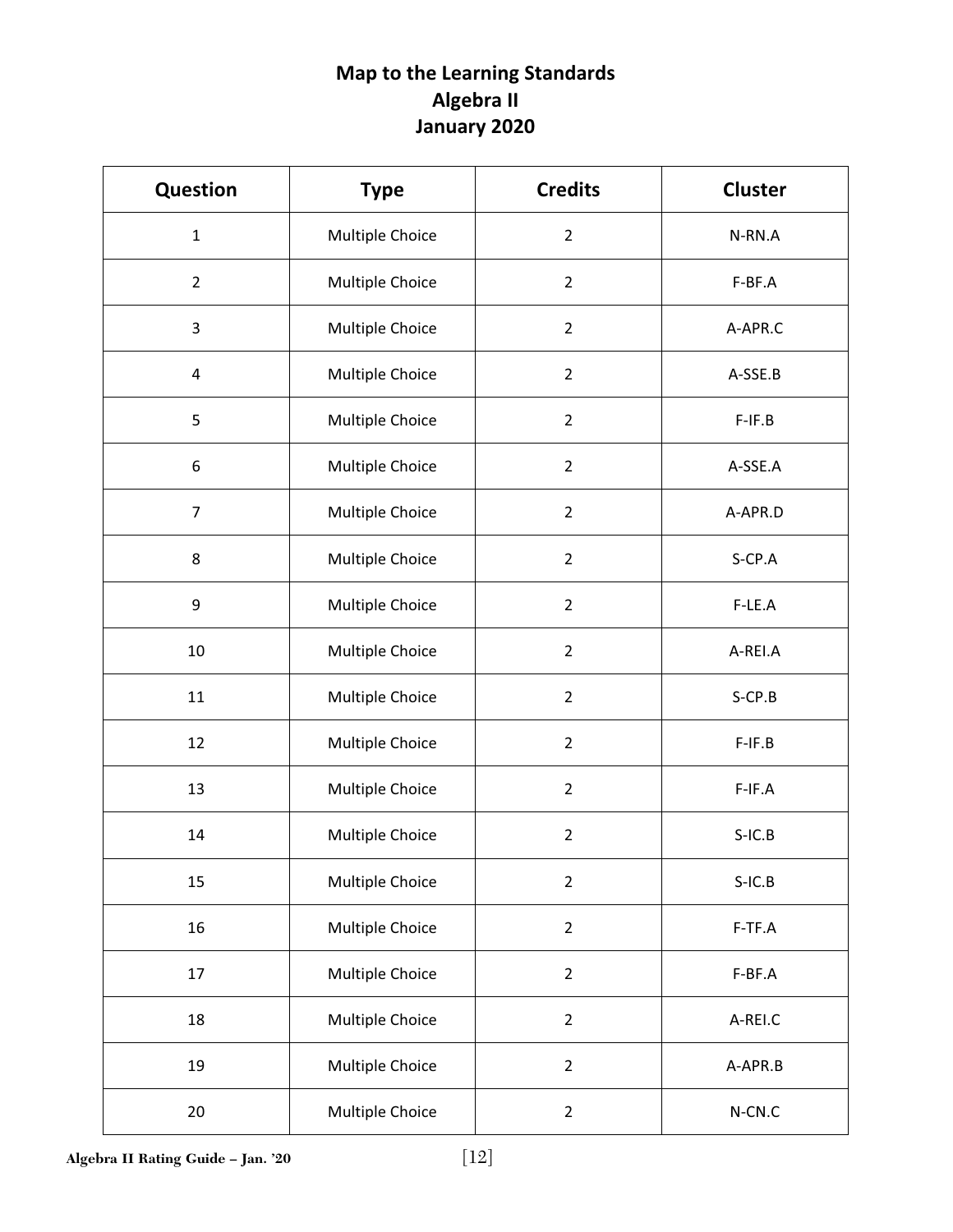| 21 | Multiple Choice         | $\overline{2}$ | A-REI.D   |
|----|-------------------------|----------------|-----------|
| 22 | Multiple Choice         | $\overline{2}$ | N-CN.A    |
| 23 | Multiple Choice         | $\overline{2}$ | A-SSE.A   |
| 24 | Multiple Choice         | $\overline{2}$ | $S-IC.B$  |
| 25 | Constructed<br>Response | $\overline{2}$ | N-RN.A    |
| 26 | Constructed<br>Response | $\overline{2}$ | A-APR.B   |
| 27 | Constructed<br>Response | $\overline{2}$ | F-BF.B    |
| 28 | Constructed<br>Response | $\overline{2}$ | G-GPE.A   |
| 29 | Constructed<br>Response | $\overline{2}$ | A-SSE.B   |
| 30 | Constructed<br>Response | $\overline{2}$ | $F-IF.B$  |
| 31 | Constructed<br>Response | $\overline{2}$ | F-LE.A    |
| 32 | Constructed<br>Response | $\overline{2}$ | F-IF.C    |
| 33 | Constructed<br>Response | 4              | F-BF.A    |
| 34 | Constructed<br>Response | 4              | F-IF.C    |
| 35 | Constructed<br>Response | 4              | A-REI.C   |
| 36 | Constructed<br>Response | 4              | $S$ -ID.B |
| 37 | Constructed<br>Response | 6              | A-REI.A   |